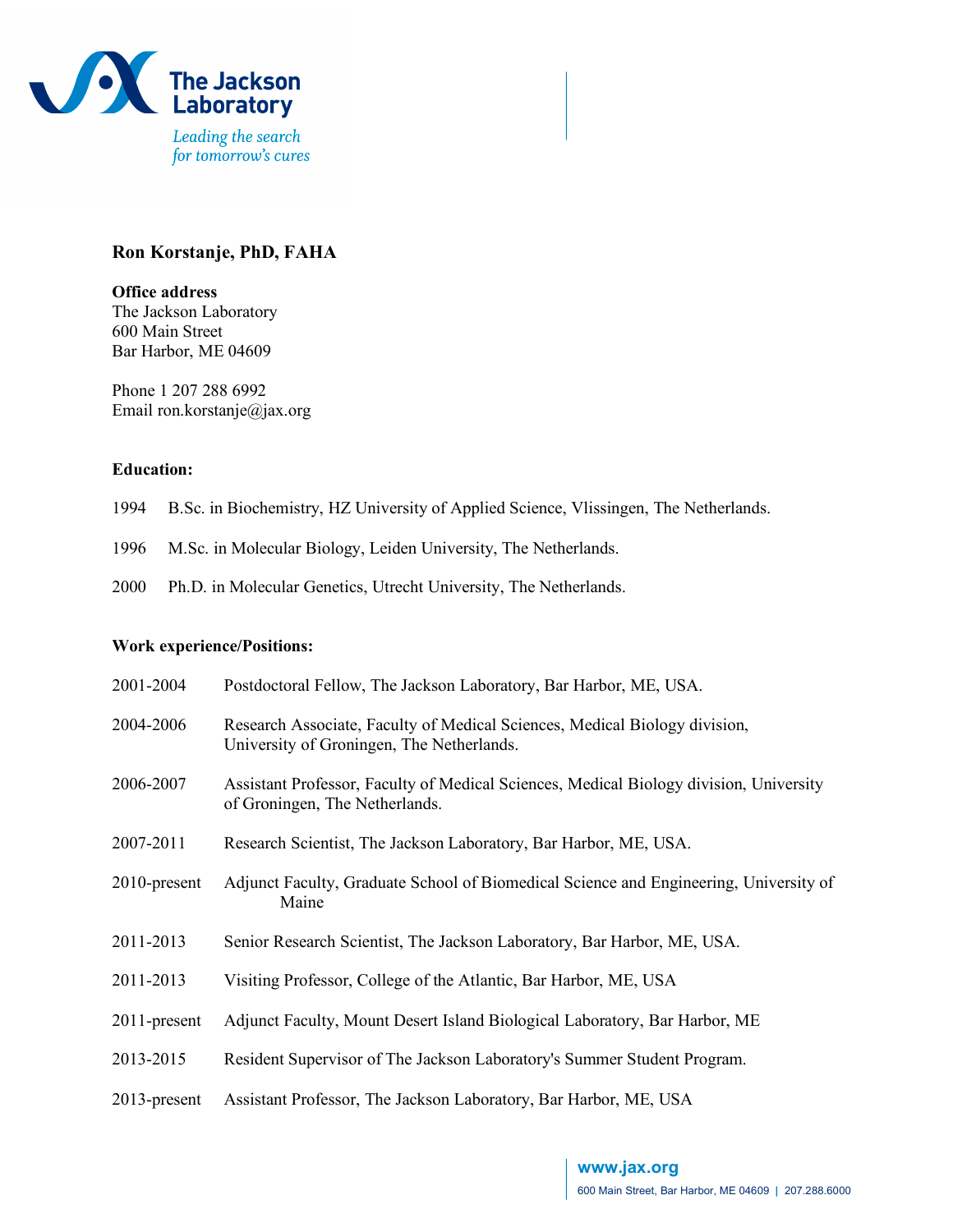| $2015$ -present<br>$2015$ -present | Assistant Professor, Department of Medicine, Tufts School of Medicine, Boston, USA.<br>Co-director, Nathan Shock Center of Excellence in the Basic Biology of Aging at The<br>Jackson Laboratory. |
|------------------------------------|---------------------------------------------------------------------------------------------------------------------------------------------------------------------------------------------------|
| 2017-2018                          | Resident Supervisor of The Jackson Laboratory's Summer Student Program.                                                                                                                           |
| 2019-present                       | Associate Professor, The Jackson Laboratory, Bar Harbor, ME, USA                                                                                                                                  |

### **Professional Activities**

### *Board Memberships:*

| 2012-2016    | American Heart Association Founders Affiliate Research Committee. |
|--------------|-------------------------------------------------------------------|
| 2019-2022    | Member of the Board of Directors American Aging Association.      |
| 2020-present | Member of the European Innovative Training Network                |

## *Grant Review Panels:*

| 2012-2018       | American Heart Association Cardiorenal 3 and Cardiorenal 2 study sections.               |
|-----------------|------------------------------------------------------------------------------------------|
| 2013            | Ad hoc reviewer NIH KMBD study section.                                                  |
| 2013            | Member NHLBI review panel "Functional Assays to Screen Genomic Hits"                     |
| $2014$ -present | External Referee Kidney Research UK                                                      |
| 2016            | External Referee Wellcome Trust                                                          |
| 2016            | Ad hoc reviewer NIH Cellular Mechanisms in Aging and Development (CMAD) study<br>section |
| 2017            | Member NIH review panel ZDK1-GRB-S (J1) Diabetes Research Centers (P30)                  |
| 2019            | Member NIH review panel ZDK1-GRB-S (J1) Diabetes Research Centers (P30)                  |

### *Meeting Organization:*

- 2004 Co-organizer 4th Complex Trait Consortium Meeting, Groningen, The Netherlands.
- 2014 Co-organizer UCONN-JAX Aging Meeting, Storrs, CT
- 2014 Co-organizer 28th International Mammalian Genome Conference, Bar Harbor, ME
- 2016 Co-organizer Comparative and Experimental Approaches to Aging Biology Research course, Bar Harbor, ME
- 2018 Co-organizer Comparative and Experimental Approaches to Aging Biology Research course, Bar Harbor, ME
- 2020 Co-organizer Immersion in Comparative Aging and Regenerative Biology course, Bar Harbor, ME

# *Editorial Boards:*

- 2015-present Member Physiological Genomics
- 2015-2016 Guest Editor special issue Mammalian Genome "The Genetics of Aging"
- 2020-present Member Geroscience

### *Ad hoc Manuscript Reviews for Peer Reviewed Journals*

European Journal of Human Genetics, American Journal of Physiology-Renal Physiology, Disease Models & Mechanisms, Physiological Genomics, Genetics, Journal of the American Society of Nephrology, Kidney International, PLOS Genetics.

# *Education and Teaching:*

2011 Organizing and teaching 'Molecular Biology' course, College of the Atlantic.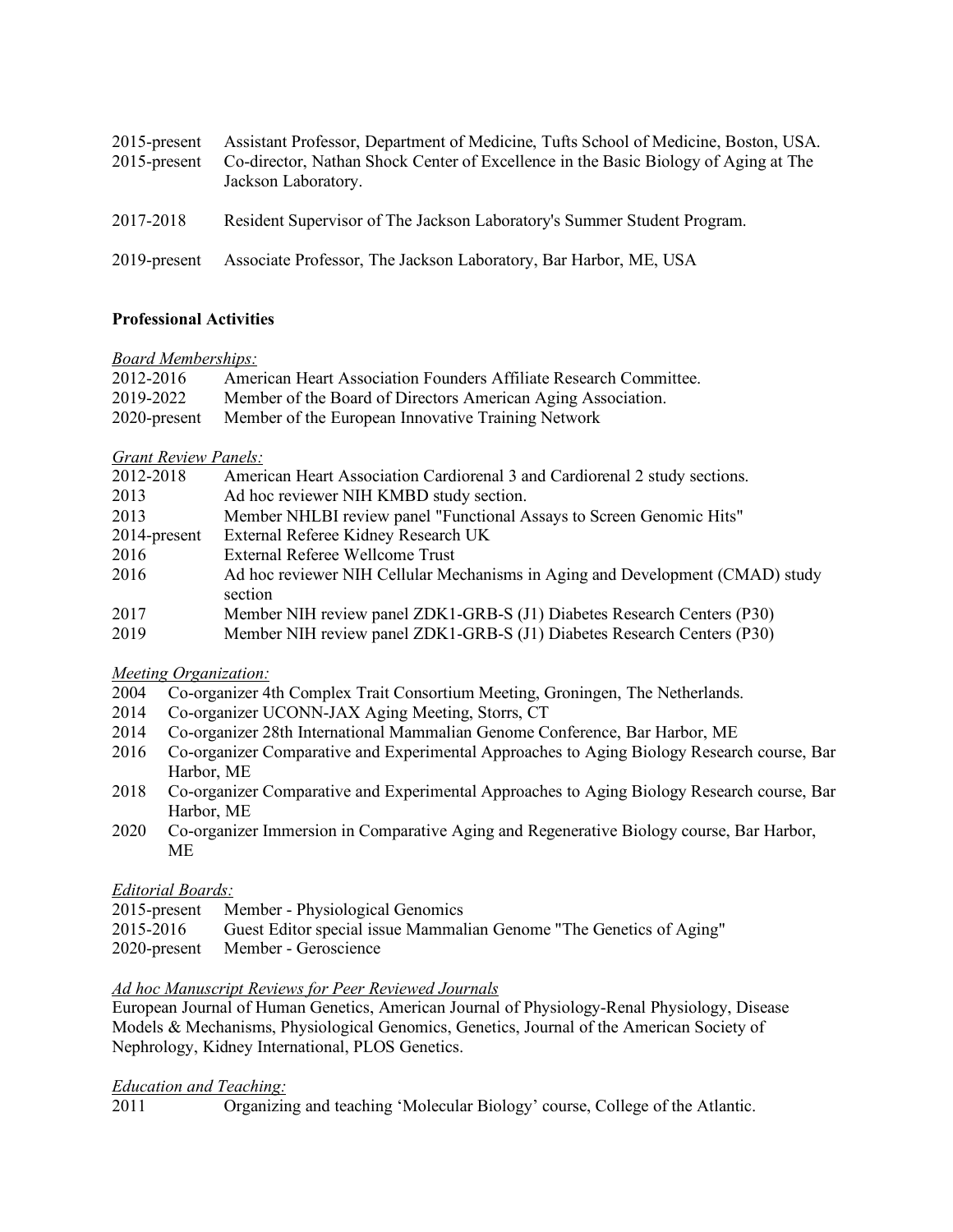| 2013            | Organizing and teaching 'Molecular Biology' course, College of the Atlantic.       |
|-----------------|------------------------------------------------------------------------------------|
| $2016$ -present | Member Curriculum Committee Masters in Bioinformatics program, University of Maine |
| $2016$ -present | Member Admissions Committee Masters in Bioinformatics program, University of Maine |
| 2019-present    | Member Admissions Committee Graduate School of Biomedical Science and              |
|                 | Engineering, University of Maine                                                   |

#### **Extramural Research Support**

*Current* Alport Syndrome Foundation, Korstanje (PI) Pharmaceutical Targeting of Alport Syndrome Modifier Genes Role: PI

RO1 ES29916 Churchill, Reinholdt, Korstanje (PI) NIH/NIEHS Genetic factors that influence arsenic toxicology Role: PI

3-SRA-2018-5290M-B Krolewski (PI) JDRF Resequencing and functional analyses of two candidate genes contributing to progression to ESRD in Type 1 diabetes Role: consortium PI

P30 AG038070 Churchill, Peters, Korstanje (PI) NIH/NIA The Jackson Laboratory Nathan Shock Center of Excellence in the Basic Biology of Aging Role: Co-principal investigator and Core Leader

U54 OD020351 Burgess (PI) NIH/ The Jackson Laboratory Pilot Center for Precision Genetics Role: Project Leader

*Completed* R01 HL081162 Korstanje (PI) NIH/NHLBI Cloning QTL Genes for Plasma HDL Cholesterol Role: Principal Investigator

R37 HL077796 Paigen (PI) NIH/NHLBI From QTL to Gene for HDL Cholesterol Role: Co-Investigator

R01 HL095668 Korstanje (PI) NIH/NHLBI Mapping Gene Mutations that Alter HDL Cholesterol Levels in Mice Role: Principal Investigator

R01 HL095668-1Z Korstanje (PI) NIH/NHLBI Mapping Gene Mutations that Alter HDL Cholesterol Levels in Mice - ARRA Administrative Supplement Role: Principal Investigator

Bayer Pharmacuetical Grants4targets Korstanje (PI) Inhibiting Fatty Acyl CoA Reductase 2 to Prevent Renal Damage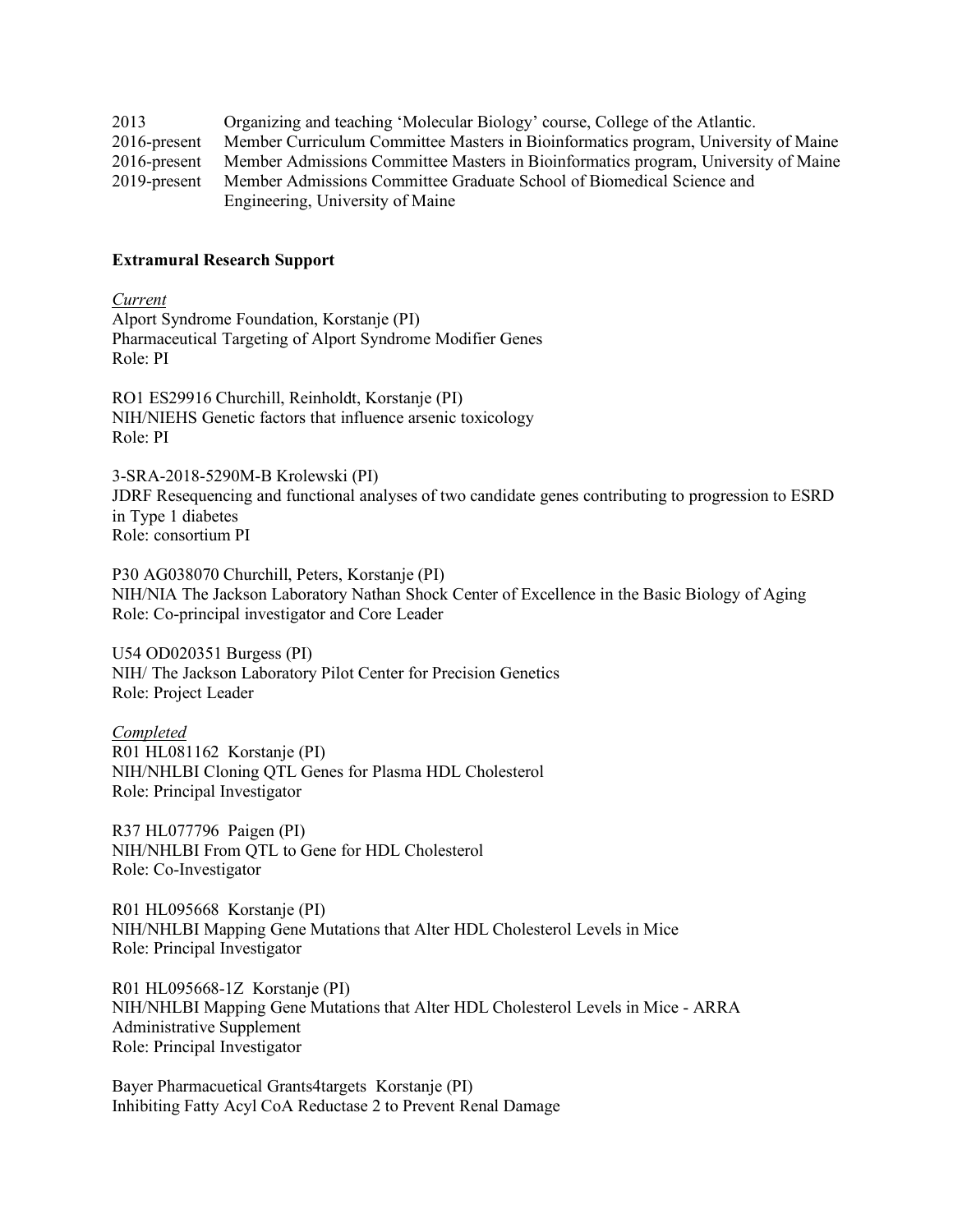Role: Principal Investigator

P50 GM076468 Churchill (PI) NIH/NIGMS Genome Dynamics: Evolution, Organization and Function Role: Project Leader

5 U24 DK076169 Korstanje (PI) Diabetes Complications Consortium Gene Expression Analysis in the Black Bear Kidney: a First Step Towards Understanding Recovery in Mammalian Kidneys Role: Principal Investigator

AHA Cardiovascular Genome Phenome Study, Vidal (PI) Integrated genetic, transcriptomic, and epigenetic analysis of cardiovascular disease phenotypes. Role: Co-Principal Investigator

The Jackson Laboratory Director Innovation Fund Sequencing the black bear genome Role: Principal Investigator

#### **Invited Seminars**

- 2020 International Podocyte Meeting, Manchester, UK
- 2019 Yale University, New Haven, CT
- 2019 Keynote lecture, Husson University, Bangor, ME
- 2019 IDEXX, Portland, ME
- 2018 MDIBL, Bar Harbor, ME
- 2017 Keynote address, University of New England, Biddeford, ME
- 2017 Alport Syndrome Workshop, Glasgow, UK
- 2017 University at Buffalo, Buffalo, NY
- 2017 Perelman School of Medicine, University of Pennsylvania, Phildelphia, PA
- 2016 American Society of Nephrology Renal Week, Chicago, Il
- 2016 Tufts Medical School, Boston, MA
- 2015 Boehringer Ingelheim, Ridgefield, CT
- 2015 University Medical Center Groningen, The Netherlands
- 2015 Experimental Biology, Boston, MA
- 2014 University of Mississippi Medical Center, Jackson MS
- 2013 American Society of Nephrology Renal Week, Atlanta GA
- 2011 Nefrologie dagen, Veldhoven, The Netherlands
- 2010 Baxter Healthcare, Chicago
- 2010 Discovery Luncheon, Naples Fl
- 2009 Medical College Wisconsin, Milwaukee
- 2007 Manchester University, United Kingdom
- 2006 Nefrologie dagen, Veldhoven, The Netherlands
- 2005 Mario Negri Institute, Bergamo Italy
- 2005 Postdoctoral seminars, Hanover Medical School, Hanover, Germany
- 2005 3rd European Short Course, Charles River, Strasbourg, France
- 2003 International Lipid Meeting Leipzig, Germany

### **Postdoctoral Fellows/Students**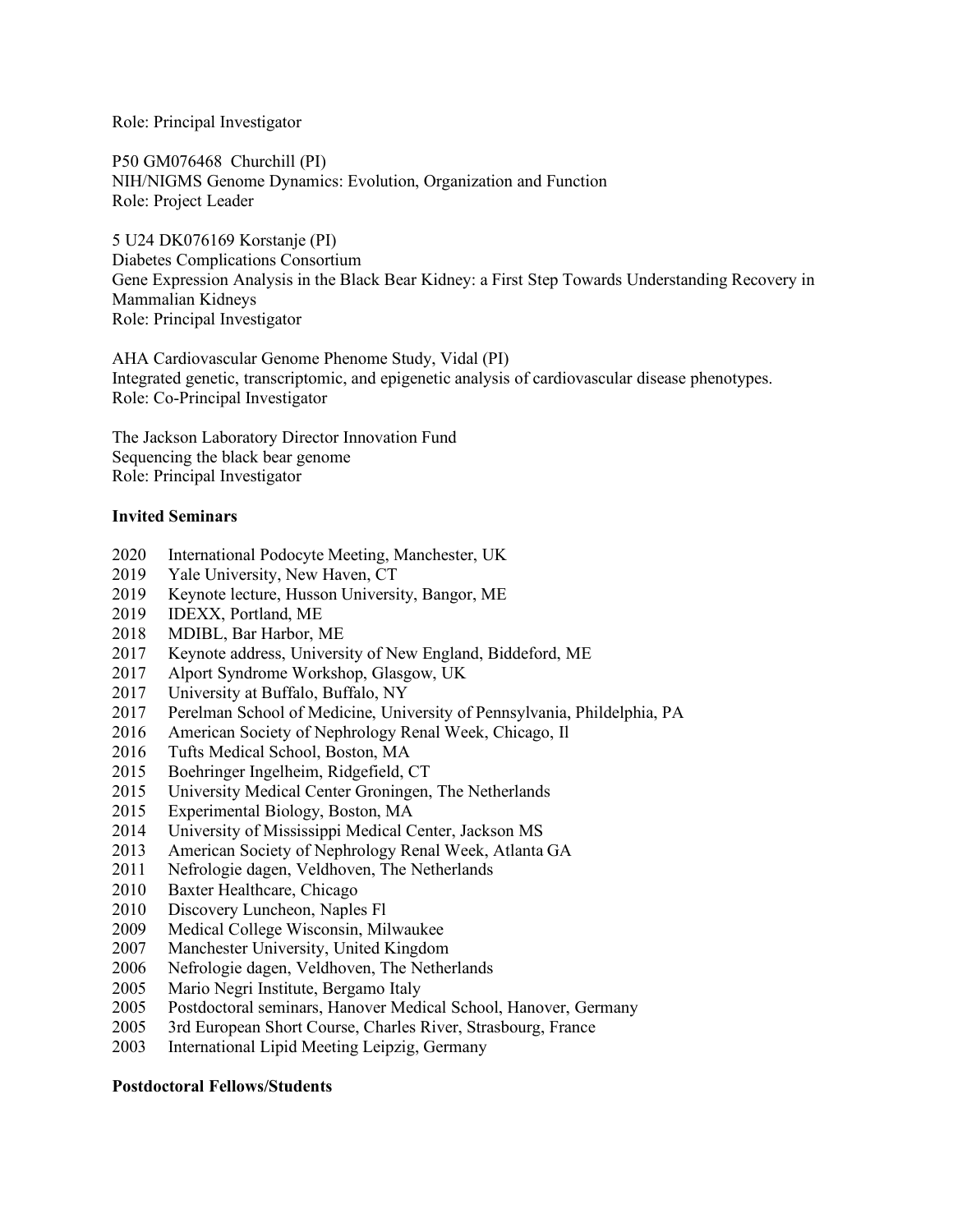#### *Past Postdoctoral Fellows (and current position):*

- 2012-2014 Anna Reznichenko (Associate Principal Bioinformatics Scientist, AstraZeneca, Sweden)
- 2013-2016 Theun de Groot (Postdoctoral fellow, University of Nijmegen, The Netherlands)
- 2012-2017 George Sutphin (Assistant Professor, University of Arizona, Tucson)
- 2016-2018 Philipp Tauber (Assistant Professor, University of Regensburg, Germany)

#### *Past Predoctoral Students (and current position):*

- 2005-2011 Jelena Kamilic (Emergency doctor, Slingeland Hospital, The Netherlands)
- 2009-2013 Seungbum Choi (Research Assistant Professor, Yonsei University, South Korea)
- 2016-2017 Nicholas Cutter

### *Graduate Student Committee Member for:*

| 2016 | Nicholas Cutter (University of Maine)  |
|------|----------------------------------------|
| 2015 | Sarah McCarthy (University of Maine)   |
| 2015 | Gerda Noordmans (Groningen University) |
| 2013 | Seungbum Choi (University of Maine)    |
| 2011 | Jelena Kamilic (Groningen University)  |
| 2008 | Karen Svenson (Groningen University)   |

### *Undergraduate students (past and current):*

Leanne Kosse (2015) Joline Kraak (2014-2015) Dewi Blom (2014) Lena Ebert (2013-2014) Yuka Takemon (2013-2014) Jo Vogel (2011-2012) Konstantin Deutsch (2011-2012) Augusta Blandford (2011) Bradley Clemens (2008-2009)

### *Rotation Graduate Students*

Elli Hartig, Tufts (2020) Teresa Easterbrooks, UMaine (2019) Candice Byers, Tufts (2017) Dmitriy Skoog, UMaine (2016) Nicholas Cutter, UMaine (2015)

### *Summer Students:*

Bailey Hixon (2018) James Meija (2018) Selena Neptune-Bear (2017) Erika Estrada (2017) Demetri Maxim (2015) Caroline Corban (2015) Grant Backer (2014) Teresa Liu (2014) India Stewart (2013) Yuka Takemon (2013) Pooja Potharaju (2012) Nahum Buzaglo (2012) Carlos Diaz (2012)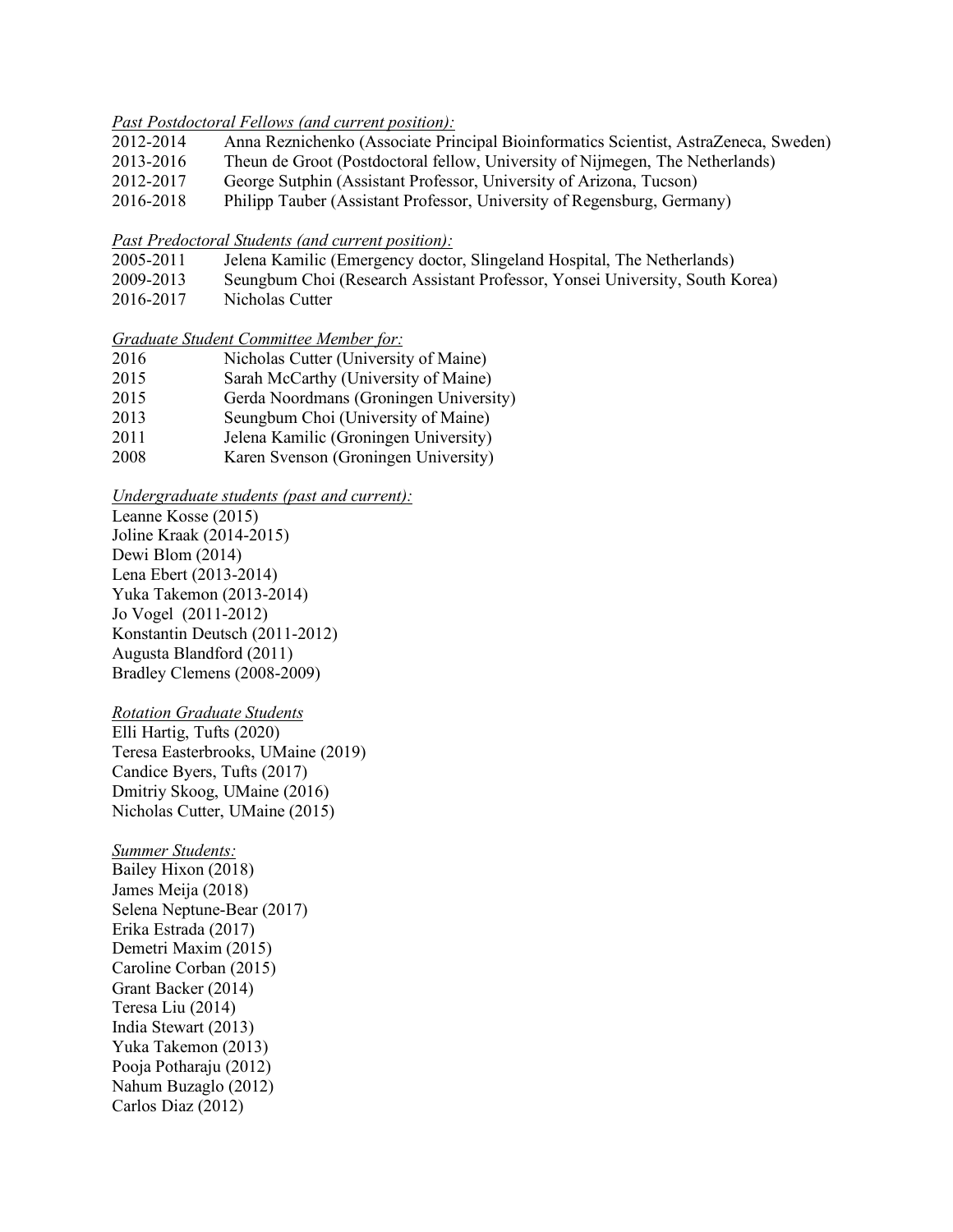Sarah Tran (2011) Rebecca Kim (2011) Helen Cha (2009) Jacqueline Rodriguez (2009) Lydia Valdez (2009) Sarah Amend (2008) Ruksana Rangwala (2008) Melissa Spurr (2002) Laura Ayotte (2001)

### **Publications (peer reviewed) 87:**

## **2019**

De Groot T, Ebert LK, Christensen B, Andralojc K, Cheval L, Doucet A, Mao C, Baumgarten R, Low BE, Sandhoff R, Wiles MV, Deen PMT, **Korstanje R** (2019) Identification of *Acer2* as a first susceptibility gene for lithium-induced NDI in mice. *Journal of the American Society of Nephrology* 30(12):2322-2336.

Olinger E, Lake J, Sheehan S, Schiano G, Takata T, Tokonami N, Debaix H, Consolato F, Rampoldi L, **Korstanje R**, Devuyst O (2019) Hepsin-mediated processing of uromodulin is crucial for salt-sensitivity and thick ascending limb homeostasis. *Scientific Reports* 9(1):12287

Sheehan S, Mawe S, Cianciolo RE, **Korstanje R**, Mahoney JM (2019) Detection and classification of novel renal histological phenotypes using deep neural networks. *American Journal of Pathology*. Pii: S0002-9440(19)30298-06

Bubier JA, Sutphin GL, Reynolds TJ, **Korstanje R**, Fuksman-Kumpa A, Baker EJ, Langston MA, Chesler EJ (2019) Integration of heterogeneous functional genomics data in gerontology research to find genes and pathway underlying aging across species. *PLoS ONE.* 14(4):e0214523

Srivastava A, Kumar Sarsani V, Fiddes I, Sheehan SM, Seger RL, Barter ME, Neptune-Bear S, Lindqvist C, Brody LC, Mullikin JC, **Korstanje** (2019) Genome assembly and gene expression in the American black bear provides new insights into the renal response to hibernation. *DNA Research* 26(1):37-44

### **2018**

Michael J. Thompson, Liudmilla Rubbi, Aldons J Lusis, **Ron Korstanje,** Richard C. Davis, Gary A. Churchill, Steve Horvath**,** Matteo Pellegrini (2018) A multi-tissue lifespan epigenetic clock for mice. *Aging* 10(10):2832-2854

Sheehan S and **Korstanje R** (2018) Automatic glomerular identification and quantification of histological phenotypes using image analysis and machine learning. *American Journal of Physiology: Renal Physiology* 315(6):F1644-F1651.

Backer G, Eddy S, Sheehan SM, Takemon Y, Reznichenko A, Savage HS, Low BE, Wiles MV, Kretzler M, **Korstanje R** (2018) FAR2 is associated with kidney disease in mice and humans. *Physiological Genomics* 50(8):543-552.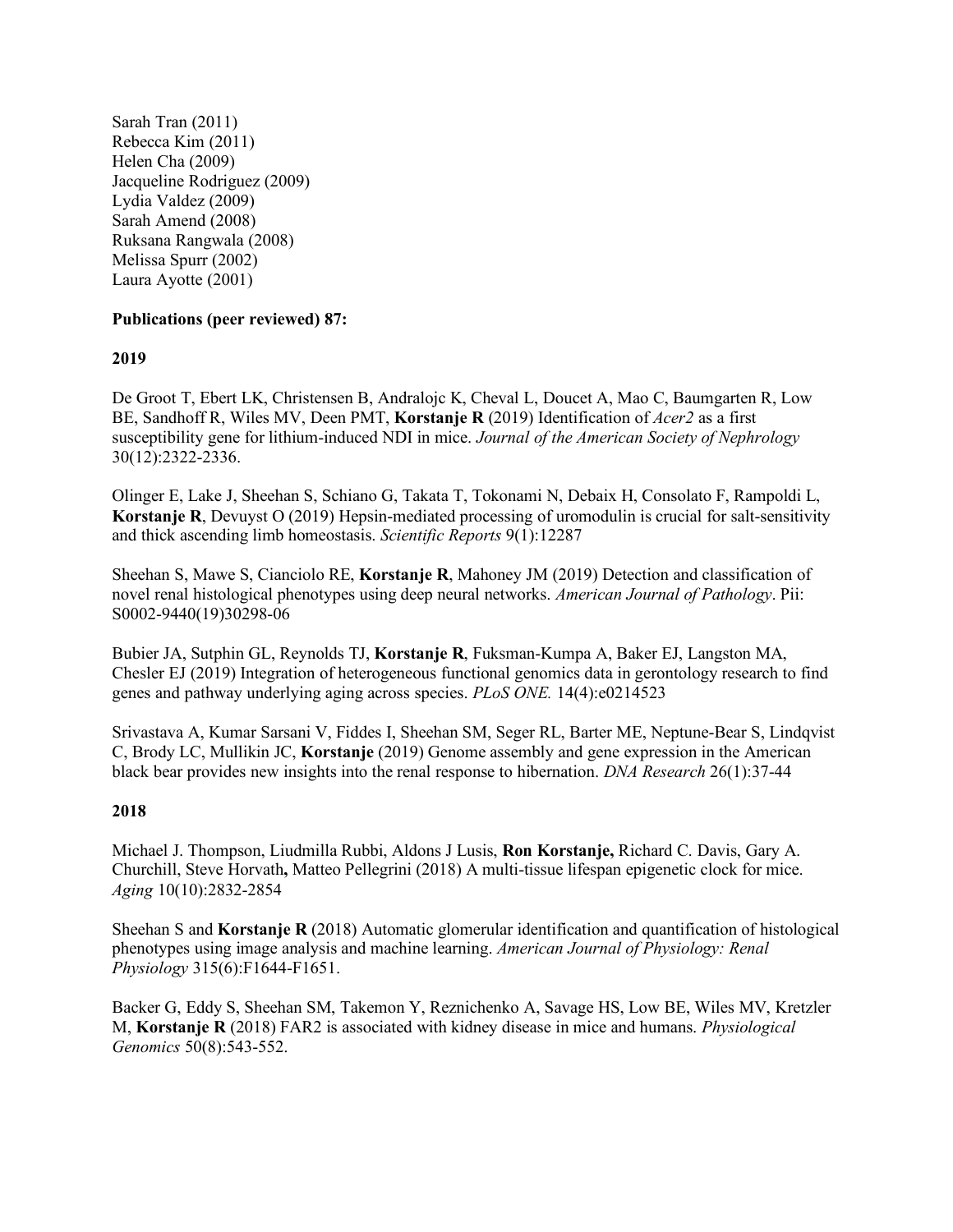Raghupathy N, Choi K, Vincent MJ, Beane GL, Sheppard K, Munger SC, **Korstanje R**, Pardo-Manual de Villena F, Churchill GA (2018) Hierarchical Analysis of Multi-mapping RNA-Seq Reads Improves the Accuracy of Allele-specific Expression *Genome Research* 34(13):2177-2184

## **2017**

de Groot T, Daamen L, Kosse L, Alsady M, Doty R, Baumgarten R, Sheehan S, van der Vlag J, **Korstanje R**, Deen PMT (2017) Lithium reduces blood glucose levels, but aggravates albuminuria in BTBR-*ob/ob* mice *PLOS ONE* 12(12):e0189485

Alsady M, de Groot T, Kortenoeven ML, Bekkenkamp-Grovenstein M, Engelke U, Wevers RA, Baumgarten R, **Korstanje R**, Deen PMT (2017) Lithium induces aerobic glycolysis and glutaminolysis in collecting duct principal cells *AJP Renal Physiology* 314(2):F230-F239

Tian C, Longo-Guess C, Gagnon L, **Korstanje R**, Sheehan SM, Ohlemiller KK, Johnson KR (2017) Hearing loss without overt metabolic acidosis in ATP6V1B1 deficient MRL mice, a new genetic model for nonsyndromic deafness with enlarged vestibular aquaducts. *Human Molecular Genetics* 26(19):3722- 3735.

**Korstanje R**, Ryan JL, Savage HS, Lyons BL, Kane KG, Sukoff Rizzo SJ (2017) Continuous Glucose Monitoring in female NOD Mice Reveals Daily Rhythms and a Negative Correlation with Body Temperature. *Endocrinology* 158(9):2707-2712

Pouwel, S, Faiz A, den Boef L, Gras R, van den Berge M, Boezen HM, **Korstanje R**, ten Hacken N, van Oosterhout A, Heijnk I, Nawijn M (2017) Genetic variance is associated with susceptibility for cigarette smoke-induced DAMP release in mice. *AJP Lung Cellular and Molecular Physiology* 313(3):L559-L580

Sutphin GL, Backer G, Sheehan S, Bean S, Corban C, Liu T, Peters MJ, van Meurs JBJ, Murabito JM, Johnson AD, **Korstanje R** (2017) *C. elegans* Orthologs of Human Genes Differentially Expressed with Age are Enriched for Determinants of Longevity. *Aging Cell* 16(4):672-682

Snyder EM, McCarty C, Mehalow A, Svenson KL, Murray SA, **Korstanje R**, Braun R (2017) APOBEC1 complementation factor (A1CF) is dispensable for C-to-U RNA editing in vivo. *RNA* 23(4):457-465

### **2016**

Sutphin GL, Mahoney JM, Sheppard K, Walton DO, **Korstanje R** (2016) WORMHOLE: Novel Least Diverged Ortholog Prediction through Machine Learning. *PLoS Computational Biology* 12(11):e1005182

**Korstanje R**, Deutsch K, Bolanos-Palmieri P, Hanke N, Schroder P, Staggs L, Bräsen JH, Roberts ISD, Sheehan S, Savage H, Haller H, Schiffer M (2016) Loss of kynurenine 3-monooxygenase in zebrafish and mice causes proteinuria. *Journal of the American Society of Nephrology*. 27(11):3271-3277.

Bogue MA, Peters LL, Paigen B, **Korstanje R**, Yuan R, Ackert-Bicknell C, Grubb SC, Churchill GA, Chesler EJ. (2016) Accessing Data Resources in the Mouse Phenome Database for Genetic Analysis of Murine Life Span and Health Span. *J Gerontol A Biol Sci Med Sci* 71(2):170-177.

### **2015**

Peters MJ et al (117 authors) **co-senior author** (2015) The transcriptional landscape of age in human peripheral blood. *Nature Communications* 6;8570.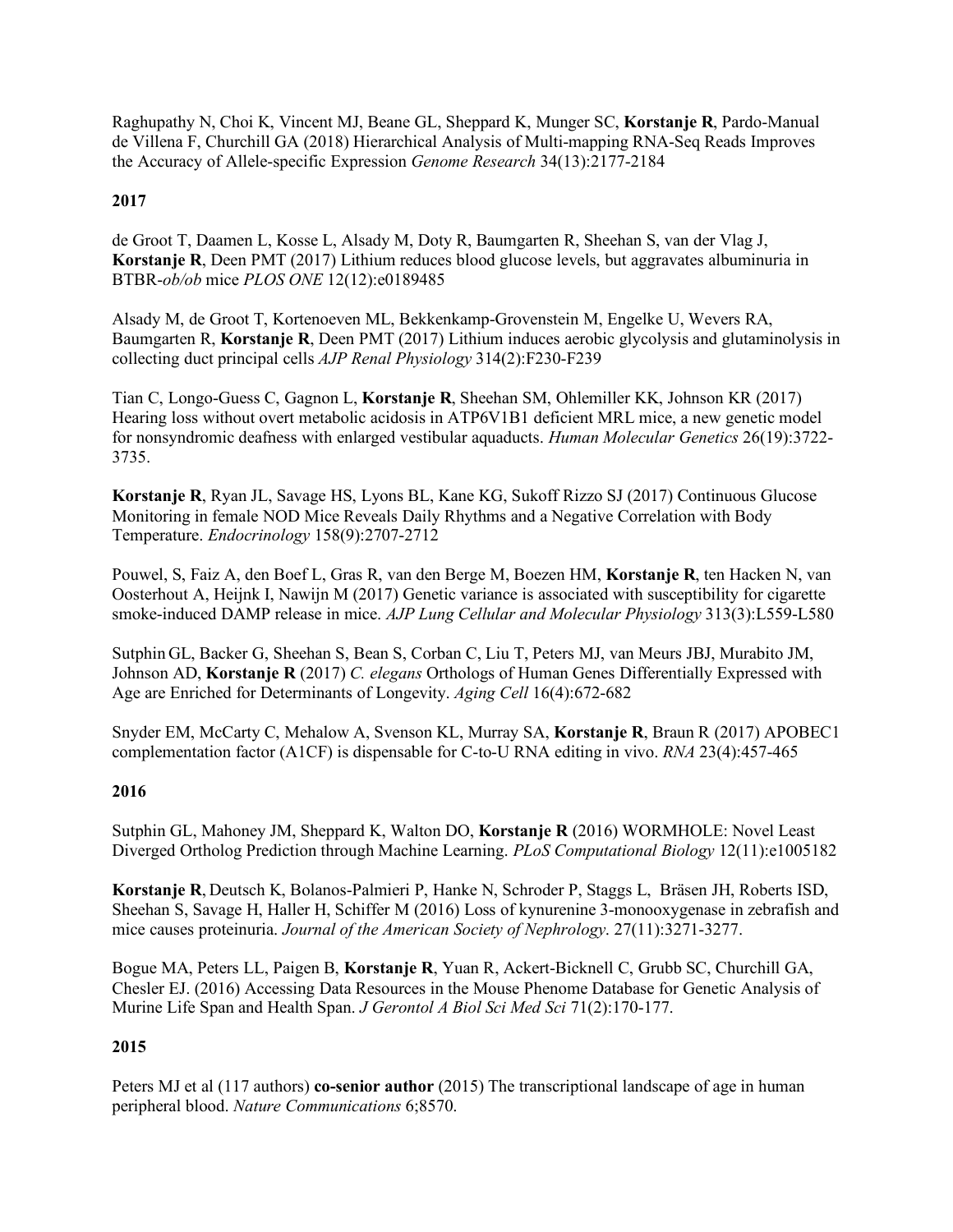Noordmans GA, Hillebrands JL, van Goor H, **Korstanje R** (2015) A Roadmap for the Genetic Analysis of Renal Aging. *Aging Cell* 14(5):725-733.

Ackert-Bicknell CL, Anderson LC, Sheehan S, Hill WG, Chang B, Churchill GA, Chesler EJ, **Korstanje R**, Peters LL (2015) Aging Research Using Mouse Models *Curr Protoc Mouse Biol*. 2015 Jun 1;5(2):95- 133

Randles M, Woolf A, Huang J, Byron A, Humphries J, Price K, Kolasti-Joannou M, Collinson S, Denny T, Knight D, Mironov A, Starborg T, **Korstanje R**, Hunphries M, Long D, Lennon R (2015) Genetic background is a key determinant of glomerular extracellular matrix composition and organization. *Journal of the American Society of Nephrology* 26(12):3021-3034.

Pouwels S, Heijink I, Brouwer U, Gras R, den Boef L, Boezen HM, **Korstanje R**, van Oosterhout A, Nawijn M (2015) Genetic variation associates with susceptibility for cigarette smoke-induced neutrophilia in mice. *AJP- Lung Cellular and Molecular Physiology* 308(7):L693-709.

Reznichenko A, **Korstanje R** (2015) The Role of Platelet-Activating Factor in Mesangial Pathophysiology. *American Journal of Pathology* 185(4):888-896.

### **2014**

Noordmans GA, Huang Y, Savage H, van Dijk MCRF, Schaart G, van den Bergh Weerman MA, Heeringa P, Hillebrands JL, **Korstanje R**, van Goor H (2014) Genetic analysis of intracapillary glomerular lipoprotein deposits in aging mice. PLoS ONE 9(10):e111308.

Ananda G, Hinerfeld D, **Korstanje R** (2014) Whole genome sequence of the C57L/J mouse inbred strain. *G3* 4(9):1689-1692.

Huang Y, Caputo CR, Noordmans GA, Yazdani S, Monteiro LH, van den Born J, van Goor H, Heeringa P, **Korstanje R**, Hillebrands JL (2014) Identification of novel genes associated with renal tertiary lymphoid organ formation in aging mice. *PLOS ONE* 9(3):e91850.

Gbadegesin RA, Hall G, Adebowale Adeyemo, Hanke N, Tossidou I, Burchette J, Wu G, Homstad A, Sparks MA, Gomez J, Jiang R, Alonso A, Lavin P, Conlon P, **Korstanje R**, Stander MC, Shamsan G, Barua M, Spurney R, Singhal PC, Kopp JB, Haller H, Howell D, Pollak MP, Shaw AS, Schiffer M, Winn MP (2014) Mutations in the F-actin binding gene *ANLN* is a cause of FGSG. *Journal of the American Society of Nephrology* 25(9):1991-2002.

**Korstanje R**, Caputo C, Doty R, Cook S, Bronson R, Davisson M, Miner J (2014) A splice site mutation in mouse Col4a4 with abnormal collagen IV protomers: genetic background affects the Alport syndrome phenotype. *Kidney International* 85(6):1461-1468.

### **2013**

Walkin L, Herrick SE, Summers A, Brenchley PEC, Hoff CM, **Korstanje R**, Margetts PJ (2013) The role of mouse strain differences in the susceptibility to fibrosis - A systematic review. *Fibrogenesis & Tissue Repair* 6:18

Choi S, **Korstanje R** (2013) Proprotein convertases in high-density lipoprotein metabolism. *Biomarker Research* 18:27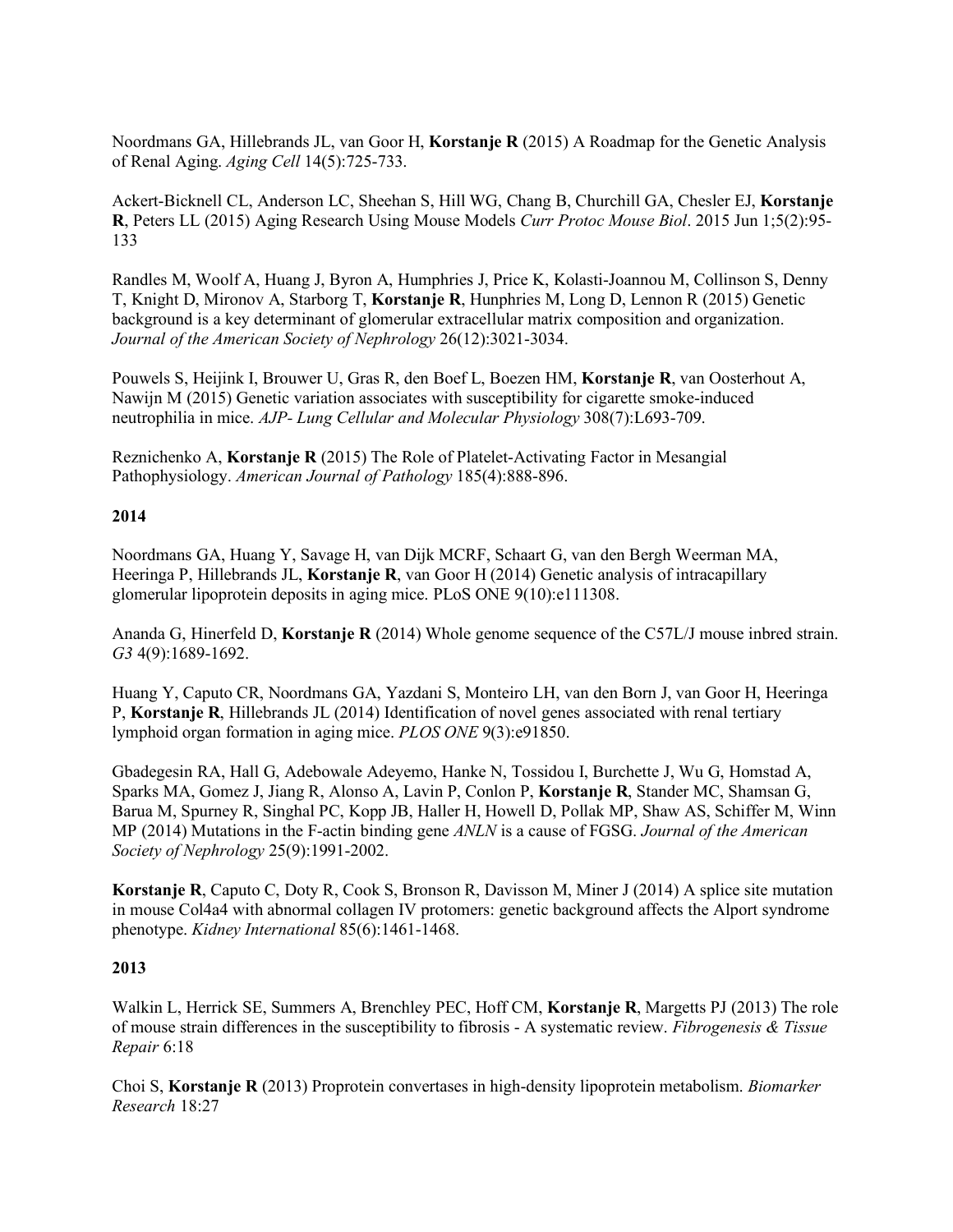Choi S, Aljakna A, Srivastava U, Peterson BR, Deng B, Prat A, **Korstanje R** (2013) Decreased APOEcontaining HDL subfractions and cholesterol efflux capacity of serum in mice lacking *Pcsk9*. *Lipids in Health and Disease* 12:112

Kirsch T, Kaufeld J, **Korstanje R**, Hentschel DM, Staggs L, Bollig F, Beese M, Schroder P, Boehme L, Haller H, Schiffer M (2013) Knockdown of the hypertension associated gene nostrin alters glomerular barrier function in zebrafish (Danio rerio) *Hypertension* 62(4):726-730

Noordmans GA, Caputo RC, Huang Y, Sheehan SM, Bulthuis M, Heeringa P, Hillebrands JL, van Goor H, **Korstanje R** (2013) Genetic analysis of mesangial matrix expansion in aging mice and identification of *Far2* as a candidate gene. *Journal of the American Society of Nephrology* 24:1995-2001.

Ackert-Bicknell C, Paigen B, **Korstanje R** (2013) Recalculation of 23 mouse HDL QTL datasets improves accuracy and allows for better candidate gene analysis. *Journal of Lipid Research* 54(4):984- 994

Long DA, Kolatsi-Joannou M, Price KL, Dessapt-Baradez C, Huang JL, Papakrivopoulou E, Hubank M, **Korstanje R**, Gnudi L, Woolf AS (2013) Albuminuria: too few glomeruli and too much testosterone. *Kidney International* 83(6):1118-1129.

## **2012**

Srivastava U, Paigen B, **Korstanje R** (2012) Differences in Health Status Affect Susceptibility and Mapping of Genetic Loci for Atherosclerosis in Inbred Mice. *ATVB* 32(10):2380-2386.

Aljakna A, Hageman RS, Ritchie MD, Gu T, Wilke RA, Turner SD, Svenson K, Churchill GA, Hibbs M, McCarty CA, **Korstanje R** (2012) Pla2g12b and Hpn are HDL-regulating Genes Identified by ENU Mutagenesis in the Mouse and HPN is Associated with HDL Cholesterol Levels in Human. *PLoSOne* 7(8):e43139.

Margetts PJ, Hoff C, Liu L, **Korstanje R**, Walkin L, Summers A, Herrick S, Brenchley P (2012) Transforming Growth Factor B Induced Peritoneal Fibrosis is Mouse Strain Dependent. *NDT* (Epub ahead of print).

Zhang W, **Korstanje R**, Thaisz J, Staedtler F, Harttman N, Xu L, Feng M, Yanas L, Yang H, Valdar W, Churchill GA, DiPetrillo K (2012) Genome-wide Association Mapping of Quantitative Traits in Outbred Mice. *G3: Genes| Genomes| Genetics* 2(2):167-174.

# **2011**

Kamilic J, Hamming I, Lely AT, **Korstanje R**, Schulze U, Poppinga WJ, Turner AJ, Clarke NE, van Goor H, Navis G (2011) Rat *Ace* allele variation determines susceptibility to AngII induced renal damage. *JRAAS* 12(4):420-429.

Leduc MS, Lyons M, Darvishi K, Walsh K, Sheehan S, Amend S, Cox A, Orho-Melander M, Kathiresan S, Paigen B, **Korstanje R** (2011) The Mouse QTL Map Helps Interpret Human Genome-Wide Association Studies for HDL Cholesterol. *Journal of Lipid Research* 52(6):1139-1149.

Aylor DL, Valdar W, Foulds-Mathes W, Buus RJ, Verdugo RA, Baric RS, Ferris MT, Frelinger JA, Heise M, Frieman MB, Gralinski LE, Bell TA, Didion JP, Hua K, Nehrenberg DL, Powell CL, Steigerwalt J, Xie Y, Kelada SNP, Collins FS, Yang IV, Schwartz DA, Branstetter LA, Chesler EJ, Miller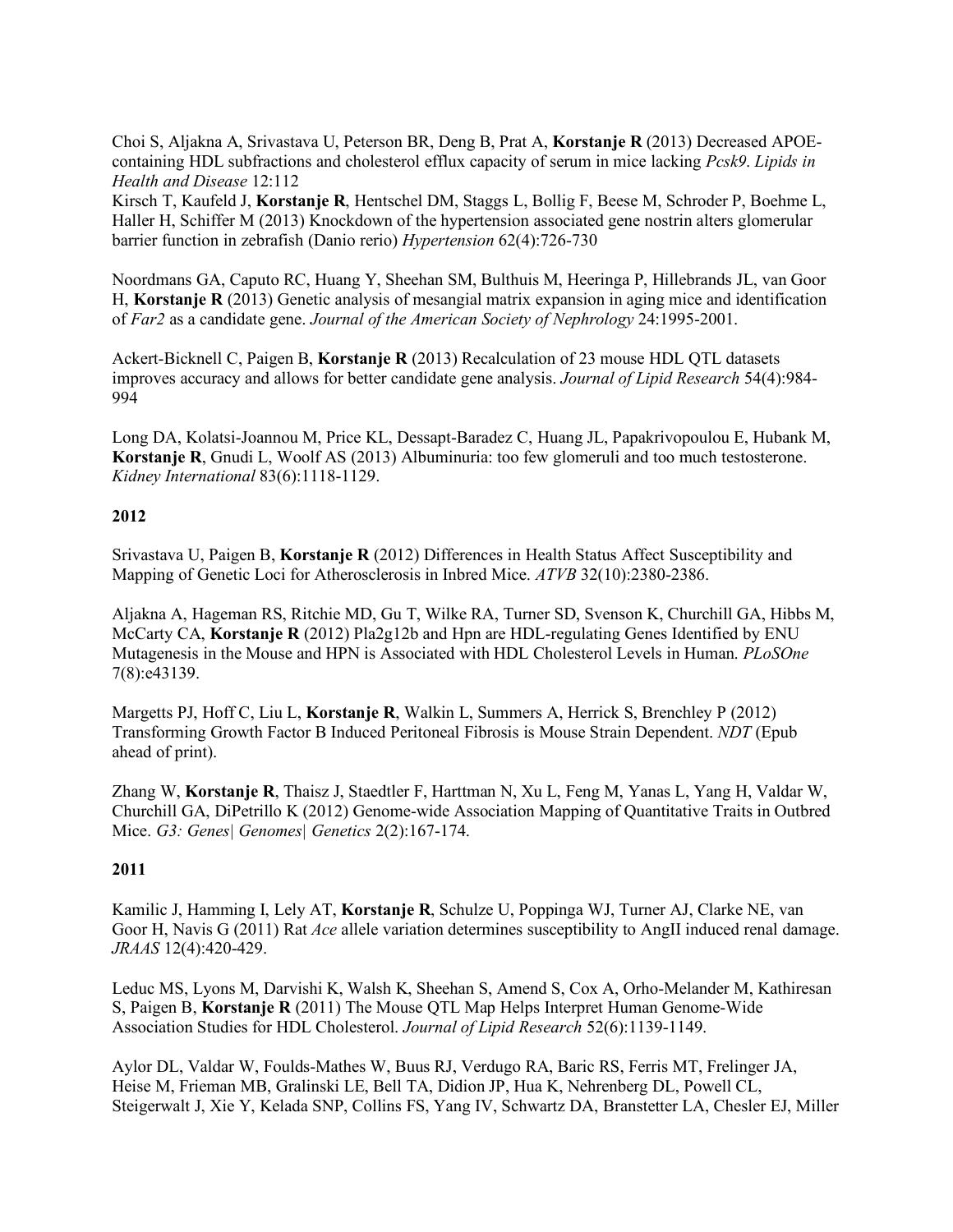DR, Spence J, Liu EY, McMillan L, Sarkar A, Wang J, Wang W, Zhang Q, Broman KW, **Korstanje R**, Durrant C, Mott R, Iraqi FA, Pomp D, Threadgill D, Pardo-Manuel de Villena F, Churchill GA (2011) Genetic Analysis of Complex Traits in the Emerging Collaborative Cross. *Genome Research* 21(8):1213- 1222.

Hageman RS, Leduc MS, **Korstanje R**, Paigen B, Churchill GA (2011) A Bayesian framework for inference of the genotype-phenotype map for segregating populations. *Genetics* 187(4):1163-1170

Sinke A, Caputo C, Tsaih S, Yuan R, Ren D, Deen P, **Korstanje R** (2011) Genetic analysis of plasma sodium concentration in mice and identification of *Nalcn*, a novel player in osmoregulation. *Physiological Genomics* 43(5):265-270

Hageman RS, Leduc MS, Caputo C, Tsaih SW, Churchill GA, **Korstanje R** (2011) Uncovering Genes and Regulatory Pathways Related to Urinary Albumin Excretion in Mice. *Journal of the American Society of Nephrology* 22(1):73-81.

Nawijn MC, Piavaux BJA, Jeurink PV, Gras R, Luinge MA, Stearns T, Foote S, Hylkema MN, Groot PC, **Korstanje R**, Van Oosterhout AJM (2011) Identification of the MHCII region as an asthma susceptibility locus in recombinant congenic mice. *American Journal of Respiratory Cell and Molecular Biology* 308(7):L693-709

### **2010**

Su Z, Leduc MS, **Korstanje R**, Paigen B (2010) Untangling HDL QTL on chromosome 5 and identifying *Scarb1* and *Acads* as the underlying genes. *Journal of Lipid Research* 51(9):2706-2713.

Cox A, Sheehan S, Kloting I, Paigen B, **Korstanje R** (2010) Combining QTL Data for HDL Cholesterol Levels from Two Different Species Leads to Smaller Confidence Intervals. *Heredity* 105(5):426-432.

Garret M, Pezzolesi M, **Korstanje R** (2010) Integrating human, rat, and mouse data to identify the genetic factors involved in chronic kidney disease. *Journal of the American Society of Nephrology* 21(3):398-405.

Tsaih S, Pezzolesi M, Yuan R, Warram JH, Krolewski A, **Korstanje R** (2010) Genetic analysis of albuminuria in the aging mouse. *Kidney International* 77(3):201-210.

### **2009**

Xing S, Yuan R, Svenson K, Jorgenson L, So M, Paigen B, **Korstanje R** (2009) Genetic influence on electrocardiogram time intervals and heart rate in aging mice. *AJP Heart and Circulatory Physiology* 296(6) H1907-1913.

Kamilic J, Lely AT, van Goor H, Buikema H, Tent H, Navis GJ, **Korstanje R** (2009) Differential *ACE* expression among tissues in allele-specific Wistar rat lines. *Mammalian Genome* 20(3):170-179.

### **2008**

**Korstanje R**, Desai J, Lazar G, King BL, Rollins J, Spurr M, Joseph J, Kadambi S, Li Y, Cherry A, Matteson PG, Paigen B, Millonig JH. (2008) Quantitative trait loci affecting phenotypic variation in the vacuolated lens mouse mutant, a multigenic mouse model of neural tube defects. *Physiological Genomics* 35(3):296-304.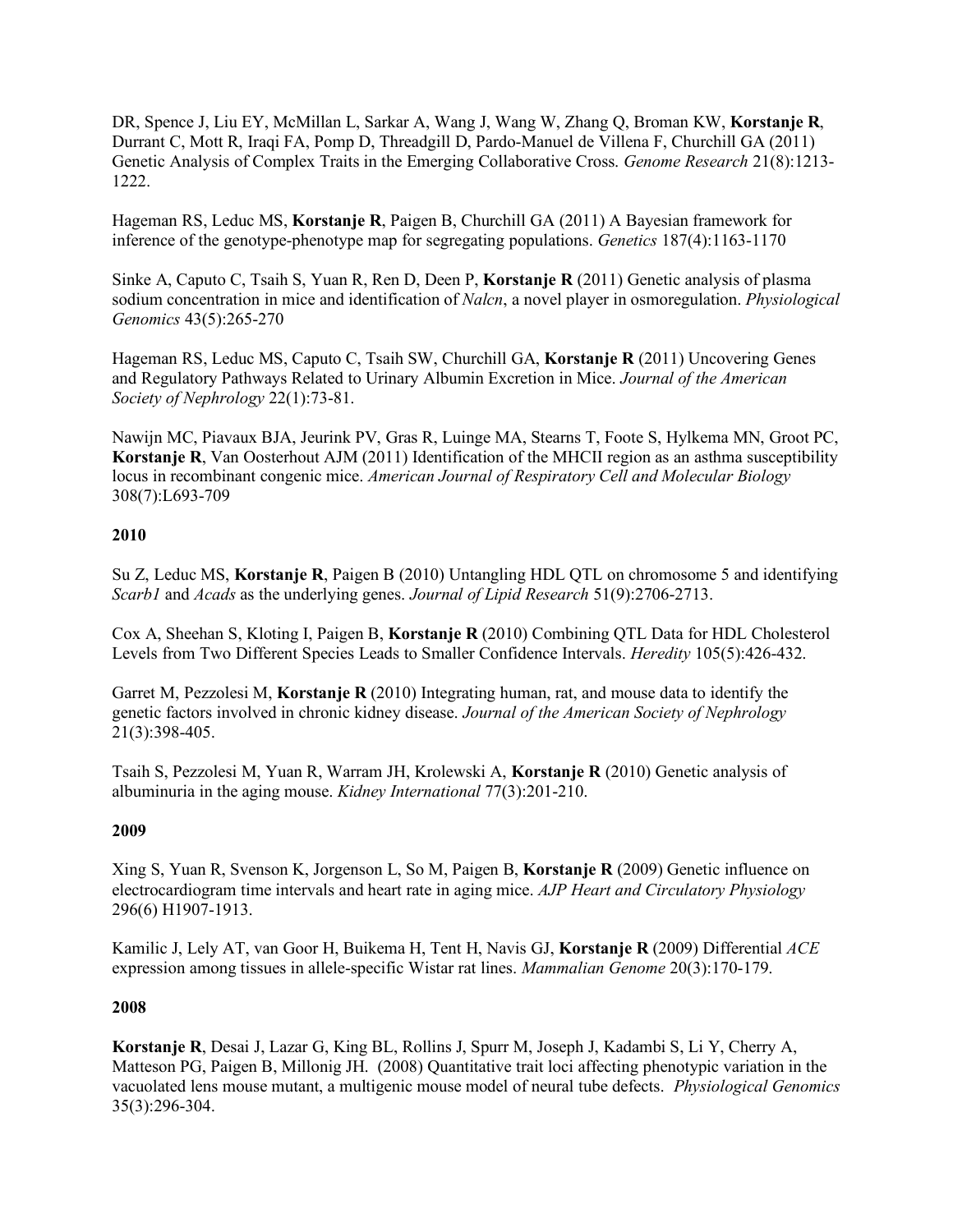Ishimori N, Stylianou I, **Korstanje R**, Marion M, Li R, Donehue LR, Rosen C, Beamer W, Paigen B, Churchill (2008) Quantitative trait loci for bone mineral density in an SM/J by NZB/BINJ intercross population and identification of *Trps1* as a probable candidate gene. *Journal of Bone and Mineral Research* 23(9):1529-1537

Su Z, **Korstanje R**, Tsaih S, Paigen B (2008) Candidate genes for obesity revealed fro a C57BL/6Jx129S1/ SvImJ intercross. *International Journal of Obesity* 32:1108-1189

DoorenbosC, TsaihS, Sheehan S, Ishimori N, Navis G, Churchill G, DiPetrillo K, **Korstanje R**. (2008) Quantitative Trait Loci for urinary albumin in crosses between C57BL/6J and A/J inbred mice in the presence and absence of *Apoe*. *Genetics* 179:693-699.

Matteson PG, Desai J, **Korstanje R**, Lazar G, Borsuk TE, Rollins J, Kadambi S, Joseph J, Rahman T, Wink J, Benayed R, Paigen B, Millonig JH. (2008) The orphan G protein coupled receptor, Gpr161, encodes the vacuolated lens locus and controls neurulation and lens development. *PNAS* 105(6):2088- 2093.

## **2007**

Hamming I, Cooper ME, Haagmans BL, Hooper NM, **Korstanje R**, Osterhaus AD, Timens W, Turner AJ, Navis G, van Goor H. (2007) The emerging role of ACE2 in physiology and disease. *Journal of Pathology* 212(1):1-11.

## **2006**

Stylianou J, **Korstanje R**, Li R, Sheehan S, Paigen B, Churchill G (2006) Detailed QTL analysis for obesity reveals multiple networks of interacting loci. *Mammalian Genome* 17:22-36. (G 2.7)

Ishimori N, Li R, Walsh KA, **Korstanje R**, Rollins JA, Petkov P, Pletcher MT, Wiltshire T, Donahue LR, Rosen CJ, Beamer WG, Churchill GA, Paigen B (2006) Quantitative trait loci that determine bone mineral density in C57BL/6J and 129S1/SvImJ inbred mice. *Journal of Bone and Mineral Research*  21:105-112. (6.5)

### **2005**

Wang X, Ishimori N, **Korstanje R**, Rolins J, Paigen B (2005) Identifying novel genes for atherosclerosis through mouse-human comparative genetics. *American Journal of Human Genetics* 77:1-16. (G 12.6)

Lyons MA, **Korstanje R**, Li R, Sheehan SM, Walsh KA, Rollins JA, Carey MC, Churchill GA, Paigen B (2005) Single and interacting QTLs for cholesterol gallstones revealed in an intercross between mouse strains NZB and SM. *Mammalian Genome,* 16:152-163.

### **2004**

Pletcher MT, McClurg P, Batalov S, Su SI, Barnes SW, Lagler E, **Korstanje R**, Wang X, Nusskern D, Bogue MA, Mural RJ, Paigen B, Wiltshire T. (2004) Use of a dense single nucleotide polymorphism map for *in silico* mapping in the mouse. *PLoS Biology*, 2:e393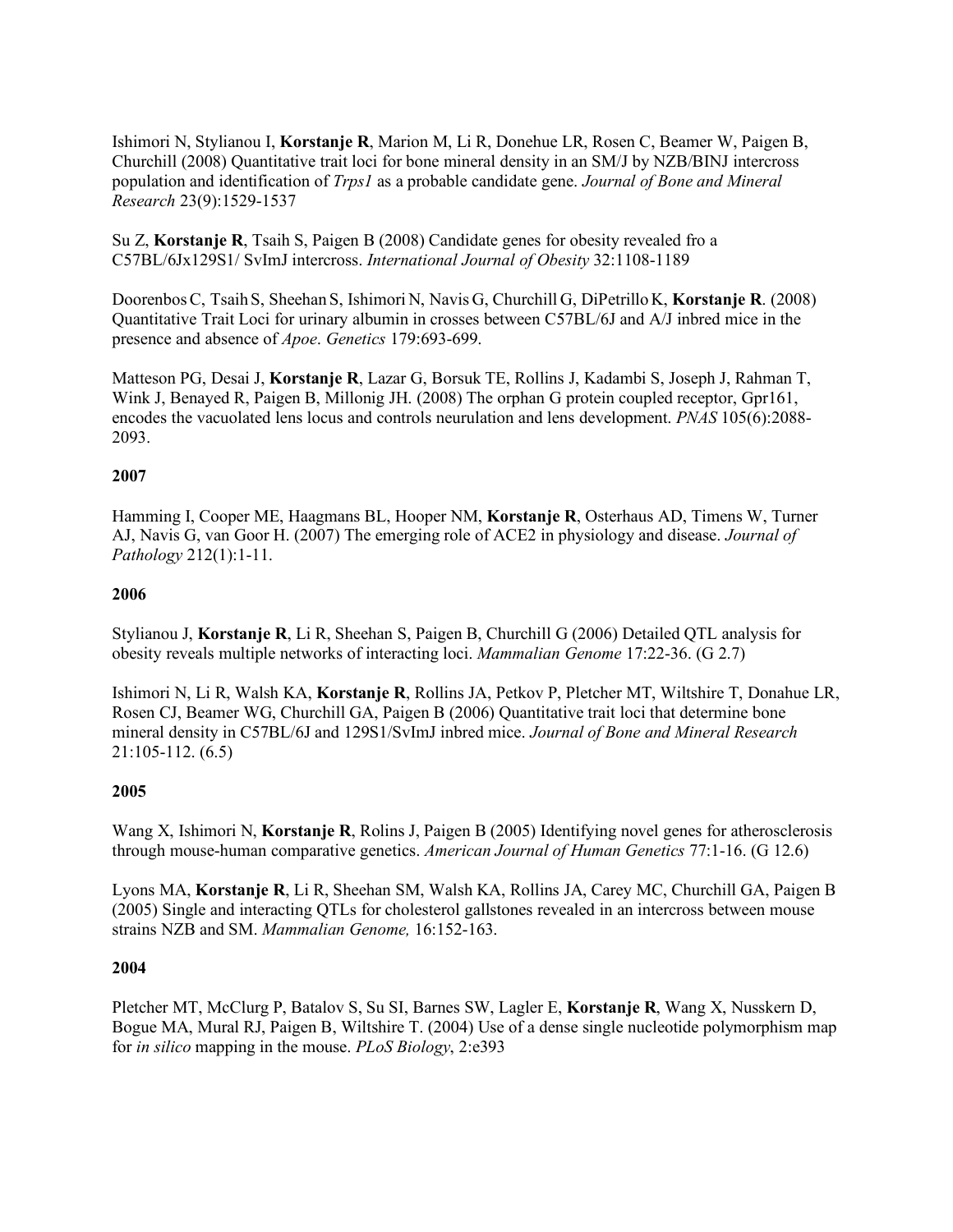**Korstanje R**, Eriksson P, Samnegard A, Olsson, Forsman-Semb K, Sen S, Churchill G, Rollins J, Harris S, Hamsten A, Paigen B (2004) Locating *Ath8*, a locus for murine atherosclerosis susceptibility and testing several of its candidate genes in mice and humans. *Atherosclerosis,* 177:443-450.

Wang X**, Korstanje R**, Higgins D, Paigen B. (2004) Haplotypes Analysis in Multiple Crosses to Identify a QTL Gene. *Genome Research,* 14(9):1767-72.

Ishimori N, Li R, Kelmenson P, **Korstanje R**, Walsh KA, Churchill GA, Forsman-Semb K, Paigen B (2004) Quantitative trait loci that determine plasma lipids and obesity in C57BL/6J and 129S1/SvImJ inbred mice. *Journal of Lipid Research,* 45(9):1624-32.

**Korstanje R**, DiPetrillo K (2004) Unraveling the genetics of chronic kidney disease using animal models. *American Journal of Physiology - Renal Physiology*, 287:F347-F352.

**Korstanje R**, Li R, Howard T, Kelmenson P, Marshall J, Paigen B, Churchill G. (2004) Influence of sex and diet on quantitative trait loci for HDL-cholesterol levels in a SM/J by NZB/B1NJ intercross population. *Journal of Lipid Research,* 45(5):881-888.

Lyons MA, **Korstanje R**, Li R, Walsh KA, Churchill GA, Carey MC, Paigen B. (2004) Genetic contributors to lipoprotein cholesterol levels in an intercross of 129S1/SvImJ and RIIIS/J inbred mice. *Physiological Genomics,* 17(2):114-121.

Lyons MA, Wittenburg H, LI R, Walsh KA, **Korstanje R**, Churchill GA, Carey MC, Paigen B (2004) Quantitative trait loci that determine lipoprotein cholesterol levels in an intercross of 129S1/SvImJ and CAST/Ei inbred mice. *Physiological Genomics,* 17(1):60-68.

Figge A, Lammert F, **Korstanje R**, Paigen B, Cohen DE, Shneider BL, Stoltenberg E, Spatz K, Hoda F, Green RM (2004) Hepatic over-expression of the murine *Abcb11* increases hepatobiliary lipid secretion and reduces hepatic steatosis. *Journal of Biological Chemistry*. 279(4):2790-2799*.*

**Korstanje R**, Albers JJ, Wolfbauer G, Li R, Tu A-Y, Churchill GA, Paigen B. (2004) Quantitative trait locus mapping of genes that regulate phospholipid transfer activity in SM/J and NZB/BlNJ inbred mice*. Arteriosclerosis, Thrombosis and Vascular Biology*. 24:155-160.

Ishimori N, Li R, Kelmenson P, **Korstanje R**, Walsh KA, Churchill GA, Forsman-Semb K, Paigen B (2004) Quantitative Trait Loci Analysis for Plasma HDL-Cholesterol Concentrations and Atherosclerosis Susceptibility between Inbred Mouse Strains C57BL/6J and 129S1/SvImJ. *Arteriosclerosis, Thrombosis and Vascular Biology*. 24:161-166.

### **2003**

Lyons MA, Wittenburg H, Li R, Walsh K, Leonard MR, **Korstanje R**, Churchill GA, Carey MC, Paigen B (2003) *Lith6*: A new QTL for cholesterol gallstones from an intercross of CAST/Ei and DBA/2J inbred mouse strains. *Journal of Lipid Research*. 44:1763-1771.

**Korstanje R**, Gillissen GF, Versteeg SA, van Oost BA, Bosma AA, Rogel-Gaillard C, van Zutphen LFM, van Lith HA (2003) Mapping of rabbit microsatellite markers using chromosome-specific libraries. *Journal of Heredity* **94**(2):161-169.

**2002**